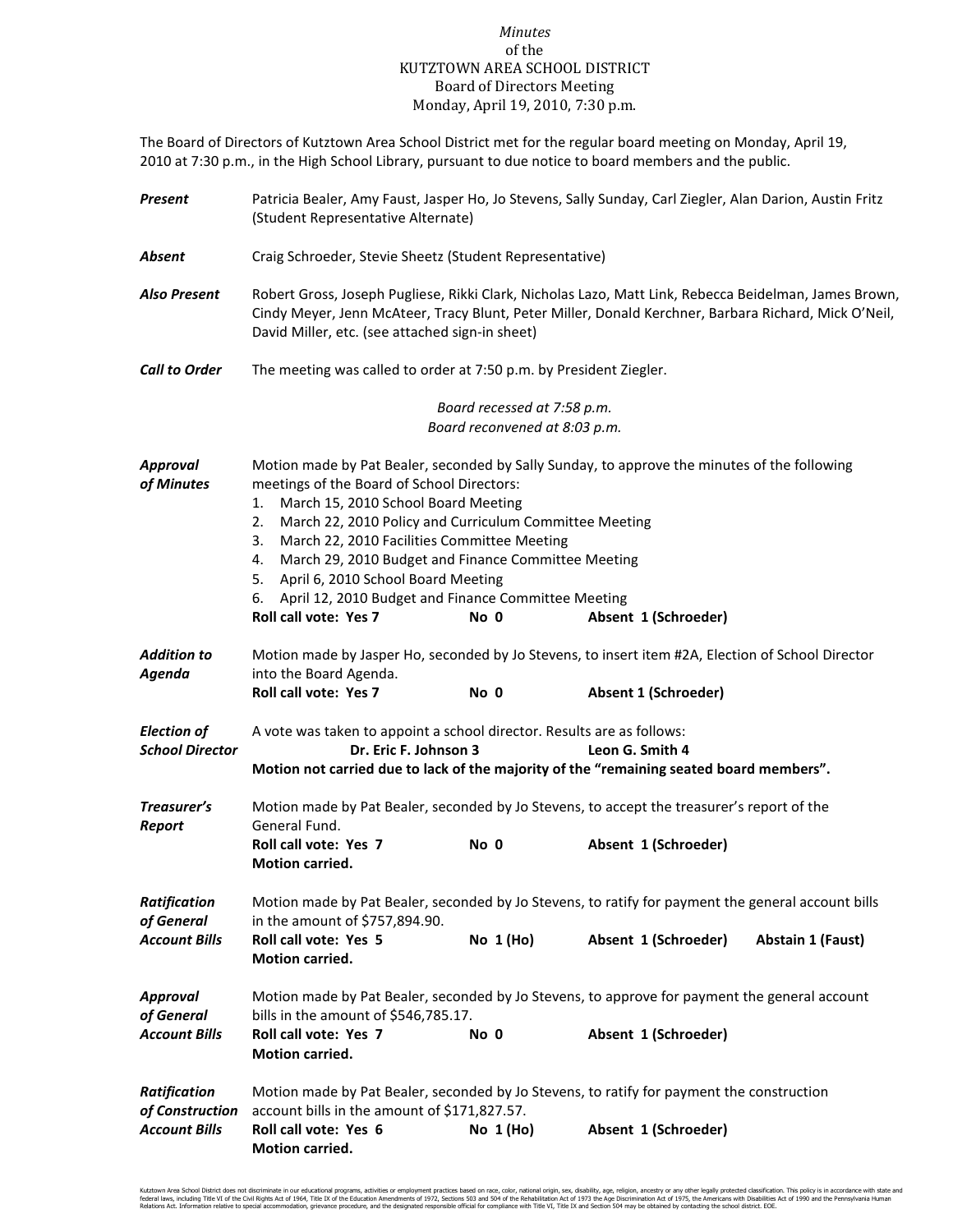KASD Board of Directors Meeting Minutes April 19, 2010 Page 2 of 5 *Report* 

**Supt's** Mr. Gross acknowledged and congratulated Adam Block who made Nationals in swimming.

## **National History Day Recognition**

 Mr. Gross recognized and congratulated the two advisors, Amy Howard and Beth Patten, and the following students for their outstanding achievements in the regional National History Day competition on March 20, 2010: Emily Reiss, Trinity Hamm, Fiona Kane-Salafia, Abigail Makovsky, Elizabeth Tumbleson, Rachael Williamson, John Bowen, Nathan Onorofsky, Sarah Gow, Katie Eigenbrod, Jocelyn Englehart, Gillian Ryan, Austin Fritz, Sara Kyle, Amy Summer, Rachel DeLong, Rosalie DiMaggio, Katelyn Remp, Jayna Snyder, Carolyn Wasser, Erica Yurvati, Britta Schumacher, Andrew McLellan, and David Pearson.

## **Regional Chorus Recognition**

Mr. Gross recognized and congratulated David Fahim, Rosalie DiMaggio, and Adam Rabenold for being selected to perform at the PMEA Region V Chorus Festival on March 12-13, 2010. The region includes fifteen counties of Pennsylvania, and is an outstanding accomplishment for these students.

## **2010 Sportsmanship Award**

Mr. O'Neil presented the 2010 Sportsmanship Award trophy to the Board of School Directors. This is the third year in a row that Kutztown Area School District has received this award. This is the first time in the history of the award that a school district received the award three years in a row.

 Coach McGonigle acknowledged the student athletes for all their hard work. He is very proud for this outstanding accomplishment which exemplifies the best in sportsmanship.

| <b>Committee</b><br><b>Reports</b> | <b>EIT</b><br>Pat Bealer                                                   | No report.                                                                                                                                                                                                                                          |      |                                                                                                                                                                                                                                                                                                                                                                                                                                                                                                                                                                                                                                                                                                                    |  |  |
|------------------------------------|----------------------------------------------------------------------------|-----------------------------------------------------------------------------------------------------------------------------------------------------------------------------------------------------------------------------------------------------|------|--------------------------------------------------------------------------------------------------------------------------------------------------------------------------------------------------------------------------------------------------------------------------------------------------------------------------------------------------------------------------------------------------------------------------------------------------------------------------------------------------------------------------------------------------------------------------------------------------------------------------------------------------------------------------------------------------------------------|--|--|
|                                    | <b>BCTC</b><br>Craig Schroeder                                             | No report.                                                                                                                                                                                                                                          |      |                                                                                                                                                                                                                                                                                                                                                                                                                                                                                                                                                                                                                                                                                                                    |  |  |
| <b>ECC</b><br>Jo Stevens           |                                                                            | Mrs. Stevens reported the committee discussed instituting activity fees and received<br>comments from one of our coaches. The committee advised Mr. O'Neil to contact and<br>receive comments from additional coaches on the activity fee question. |      |                                                                                                                                                                                                                                                                                                                                                                                                                                                                                                                                                                                                                                                                                                                    |  |  |
|                                    | <b>BCIU</b><br>Carl Ziegler                                                | President Ziegler reported the committee acquired the Penske property on Route 61 to<br>utilize as a transportation hub for school buses.                                                                                                           |      |                                                                                                                                                                                                                                                                                                                                                                                                                                                                                                                                                                                                                                                                                                                    |  |  |
|                                    | <b>PSBA</b><br>Pat Bealer                                                  | No report.                                                                                                                                                                                                                                          |      |                                                                                                                                                                                                                                                                                                                                                                                                                                                                                                                                                                                                                                                                                                                    |  |  |
| <b>Personnel</b>                   | 1.<br>2010.<br>2.<br>3.<br>Roll call vote: Yes 7<br><b>Motion carried.</b> | Jessica L. Ellex<br>Rudolf J. Klein<br>effective April 20, 2010.                                                                                                                                                                                    | No 0 | Motion made by Pat Bealer, seconded by Sally Sunday, to approve the following personnel items:<br>The acceptance of the removal of Robert E. Rarick as a volunteer baseball coach effective April 20,<br>The approval of the following substitute teachers for the 2009-2010 school year, effective April 7,<br>2010, at a rate of \$100 per day for days 1-20 and \$110 per day for days 21 and thereafter:<br><b>Art Education Certified</b><br>Health and Physical Education Certified<br>The approval of Nedra Y. Koller as an Eshleman bus/van driver for the 2009-2010 school year,<br>All Personnel were Approved Pending the District's Receipt of All Mandated Credentials<br><b>Absent 1 (Schroeder)</b> |  |  |
| <b>Custodial Bid</b><br>Award      | Roll call vote: Yes 7<br><b>Motion carried.</b>                            |                                                                                                                                                                                                                                                     | No 0 | Motion made by Al Darion, seconded by Jo Stevens, to award the 2010-2011 custodial supplies bid to<br>the lowest responsible bidder who has met the specifications as listed on the attached schedule.<br>Absent 1 (Schroeder)                                                                                                                                                                                                                                                                                                                                                                                                                                                                                     |  |  |

Kutzown Area School District does not discrimate in our educational programs, activities or emploment practices based on race, color, national origin, sex, disability, age, religion, ances of 1975, because with every or an ducation Americaniens of 1972, secuoris 503 and 504 die rechabilitation Acc of 1975 une Age Discrimination Acc of 1975 professional characterisms with Disabilitation of the designated resoluction of the school district. EQ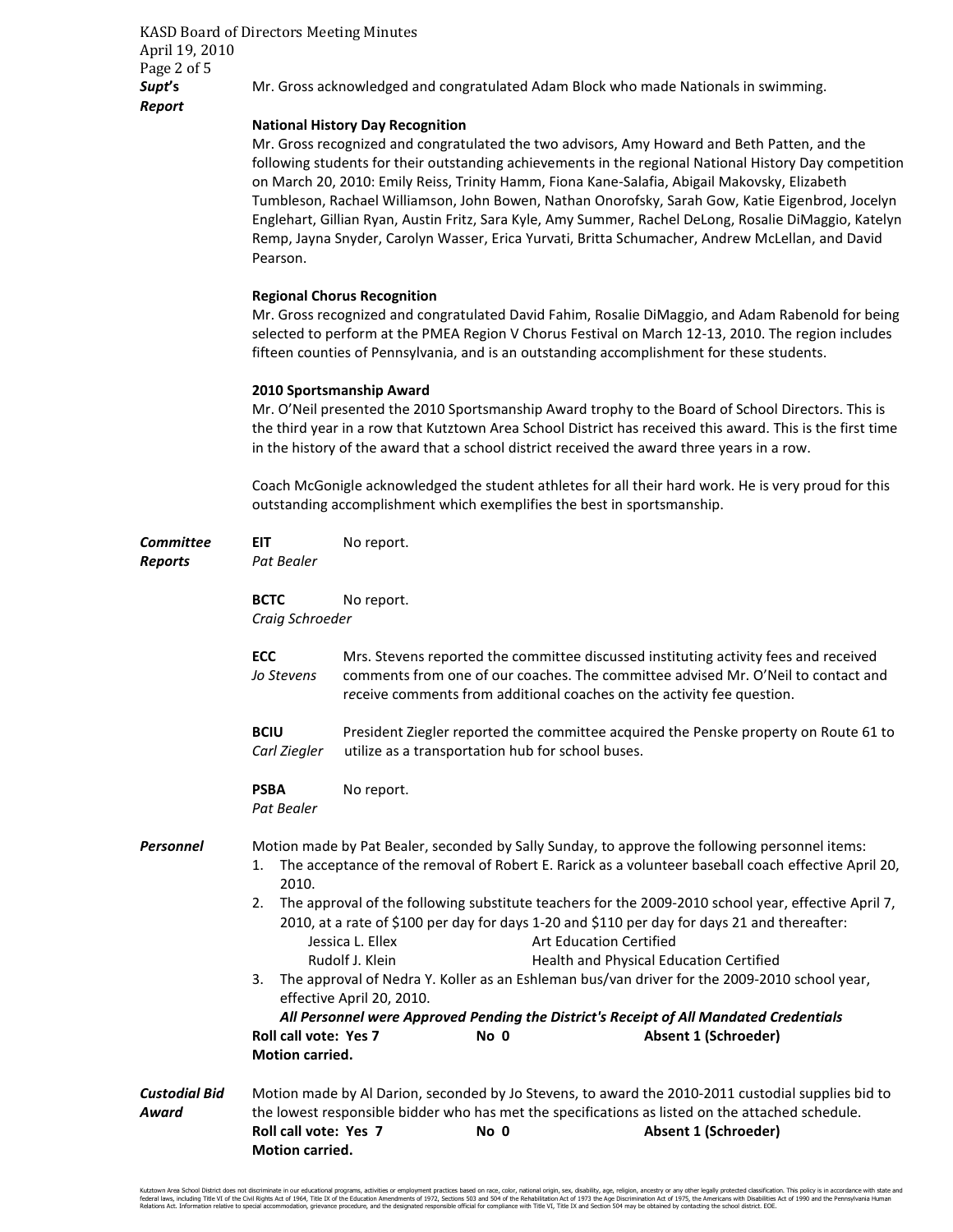| April 19, 2010                      | <b>KASD Board of Directors Meeting Minutes</b>                                                                                                                                                                                              |                                                                                                                                                                 |  |                                                                                                            |  |  |  |
|-------------------------------------|---------------------------------------------------------------------------------------------------------------------------------------------------------------------------------------------------------------------------------------------|-----------------------------------------------------------------------------------------------------------------------------------------------------------------|--|------------------------------------------------------------------------------------------------------------|--|--|--|
| Page 3 of 5<br><b>Fund Transfer</b> | Motion made by Amy Faust, seconded by Jo Stevens, to approve the transfer of \$185,000 from the<br>General Fund to the Capital Project Fund to pay for outstanding school district construction bills and<br>other contractual obligations. |                                                                                                                                                                 |  |                                                                                                            |  |  |  |
|                                     | Roll call vote: Yes 4<br><b>Motion carried.</b>                                                                                                                                                                                             | No 3 (Bealer, Ho, Sunday)                                                                                                                                       |  | Absent 1 (Schroeder)                                                                                       |  |  |  |
| 2010-2011                           |                                                                                                                                                                                                                                             | Motion made by Jo Stevens, seconded by Amy Faust, to approve the 2010-2011 Support Staff/<br>Holiday Schedule Administration Holiday Schedule per the attached. |  |                                                                                                            |  |  |  |
|                                     | Roll call vote: Yes 7<br><b>Motion carried.</b>                                                                                                                                                                                             | No 0                                                                                                                                                            |  | Absent 1 (Schroeder)                                                                                       |  |  |  |
| <b>Programs</b>                     | staffing, and attached brochure for 2010:<br><b>High School Summer School</b>                                                                                                                                                               |                                                                                                                                                                 |  | Student Summer Motion made by Al Darion, seconded by Jo Stevens, to approve the following summer programs, |  |  |  |
|                                     | Sessions:                                                                                                                                                                                                                                   | 7:30 a.m. to 10:00 a.m.<br>10:00 a.m. to 12:30 p.m.                                                                                                             |  |                                                                                                            |  |  |  |
|                                     | Staff:                                                                                                                                                                                                                                      | Mathematics - Placeholder                                                                                                                                       |  |                                                                                                            |  |  |  |
|                                     |                                                                                                                                                                                                                                             | Social Studies - Placeholder                                                                                                                                    |  |                                                                                                            |  |  |  |
|                                     |                                                                                                                                                                                                                                             | Science - Placeholder<br>Language Arts - Placeholder                                                                                                            |  |                                                                                                            |  |  |  |
|                                     |                                                                                                                                                                                                                                             | June 17 (teacher preparation day)                                                                                                                               |  |                                                                                                            |  |  |  |
|                                     |                                                                                                                                                                                                                                             |                                                                                                                                                                 |  | June 21 - July 29 (Monday through Thursday), 24 days total at the then                                     |  |  |  |
|                                     |                                                                                                                                                                                                                                             | current curriculum rate                                                                                                                                         |  |                                                                                                            |  |  |  |
|                                     |                                                                                                                                                                                                                                             | No School Monday, July 5, 2010                                                                                                                                  |  |                                                                                                            |  |  |  |
|                                     | Students:                                                                                                                                                                                                                                   | June 21 - July 29 (Monday through Thursday), 23 days<br>No School Monday, July 5, 2010                                                                          |  |                                                                                                            |  |  |  |
|                                     |                                                                                                                                                                                                                                             |                                                                                                                                                                 |  | Cost: \$175 for Kutztown Resident Students, \$200 for Out-of-District Students                             |  |  |  |
|                                     | Pre-Kindergarten/Elementary Summer Reading                                                                                                                                                                                                  |                                                                                                                                                                 |  |                                                                                                            |  |  |  |
|                                     | Staff:                                                                                                                                                                                                                                      | Donna A. Keglovits (Staff Coordinator)                                                                                                                          |  |                                                                                                            |  |  |  |
|                                     |                                                                                                                                                                                                                                             | Karen H. Austin                                                                                                                                                 |  |                                                                                                            |  |  |  |
|                                     |                                                                                                                                                                                                                                             | Heather L. DeWald                                                                                                                                               |  |                                                                                                            |  |  |  |
|                                     |                                                                                                                                                                                                                                             | Ann L. Dietrich<br>Elizabeth I. Stump                                                                                                                           |  |                                                                                                            |  |  |  |
|                                     |                                                                                                                                                                                                                                             | Jane E. Venkauskas                                                                                                                                              |  |                                                                                                            |  |  |  |
|                                     |                                                                                                                                                                                                                                             | June 17 (teacher preparation day)                                                                                                                               |  |                                                                                                            |  |  |  |
|                                     |                                                                                                                                                                                                                                             |                                                                                                                                                                 |  | June 21 - July 29 (Monday through Thursday), 24 days total at the then                                     |  |  |  |
|                                     |                                                                                                                                                                                                                                             | current curriculum rate                                                                                                                                         |  |                                                                                                            |  |  |  |
|                                     |                                                                                                                                                                                                                                             | No School on Monday, July 5, 2010                                                                                                                               |  |                                                                                                            |  |  |  |
|                                     | Students:                                                                                                                                                                                                                                   | No School on Monday, July 5, 2010                                                                                                                               |  | June 21 - July 29, 9:00-11:30 a.m. (Monday through Thursday), 23 days                                      |  |  |  |
|                                     | Summer Middle School Math                                                                                                                                                                                                                   |                                                                                                                                                                 |  |                                                                                                            |  |  |  |
|                                     | Staff:                                                                                                                                                                                                                                      | Susan M. Collier                                                                                                                                                |  |                                                                                                            |  |  |  |
|                                     |                                                                                                                                                                                                                                             | June 17 (teacher preparation day)                                                                                                                               |  |                                                                                                            |  |  |  |
|                                     |                                                                                                                                                                                                                                             |                                                                                                                                                                 |  | June 21 - July 29 (Monday through Thursday), 24 days total at the then                                     |  |  |  |
|                                     |                                                                                                                                                                                                                                             | current curriculum rate<br>No School on Monday, July 5, 2010                                                                                                    |  |                                                                                                            |  |  |  |
|                                     | Students:                                                                                                                                                                                                                                   |                                                                                                                                                                 |  | June 21 - July 29, 9:00-11:30 a.m. (Monday through Thursday), 23 days                                      |  |  |  |
|                                     |                                                                                                                                                                                                                                             | No School on Monday, July 5, 2010                                                                                                                               |  |                                                                                                            |  |  |  |
|                                     | Location:                                                                                                                                                                                                                                   | Kutztown Area Middle School                                                                                                                                     |  |                                                                                                            |  |  |  |
|                                     | Cost:                                                                                                                                                                                                                                       | \$75                                                                                                                                                            |  |                                                                                                            |  |  |  |
|                                     | Young Writers/Young Readers                                                                                                                                                                                                                 |                                                                                                                                                                 |  |                                                                                                            |  |  |  |
|                                     | Students:<br>Location:                                                                                                                                                                                                                      | July 12-13, 9:00 a.m. to 12:00 p.m. (Monday through Friday)<br>Kutztown Elementary School                                                                       |  |                                                                                                            |  |  |  |
|                                     | Cost:                                                                                                                                                                                                                                       | \$250 (before June 6)                                                                                                                                           |  |                                                                                                            |  |  |  |
|                                     | Roll call vote: Yes 7                                                                                                                                                                                                                       | No 0                                                                                                                                                            |  | <b>Absent 1 (Schroeder)</b>                                                                                |  |  |  |
|                                     | Motion carried.                                                                                                                                                                                                                             |                                                                                                                                                                 |  |                                                                                                            |  |  |  |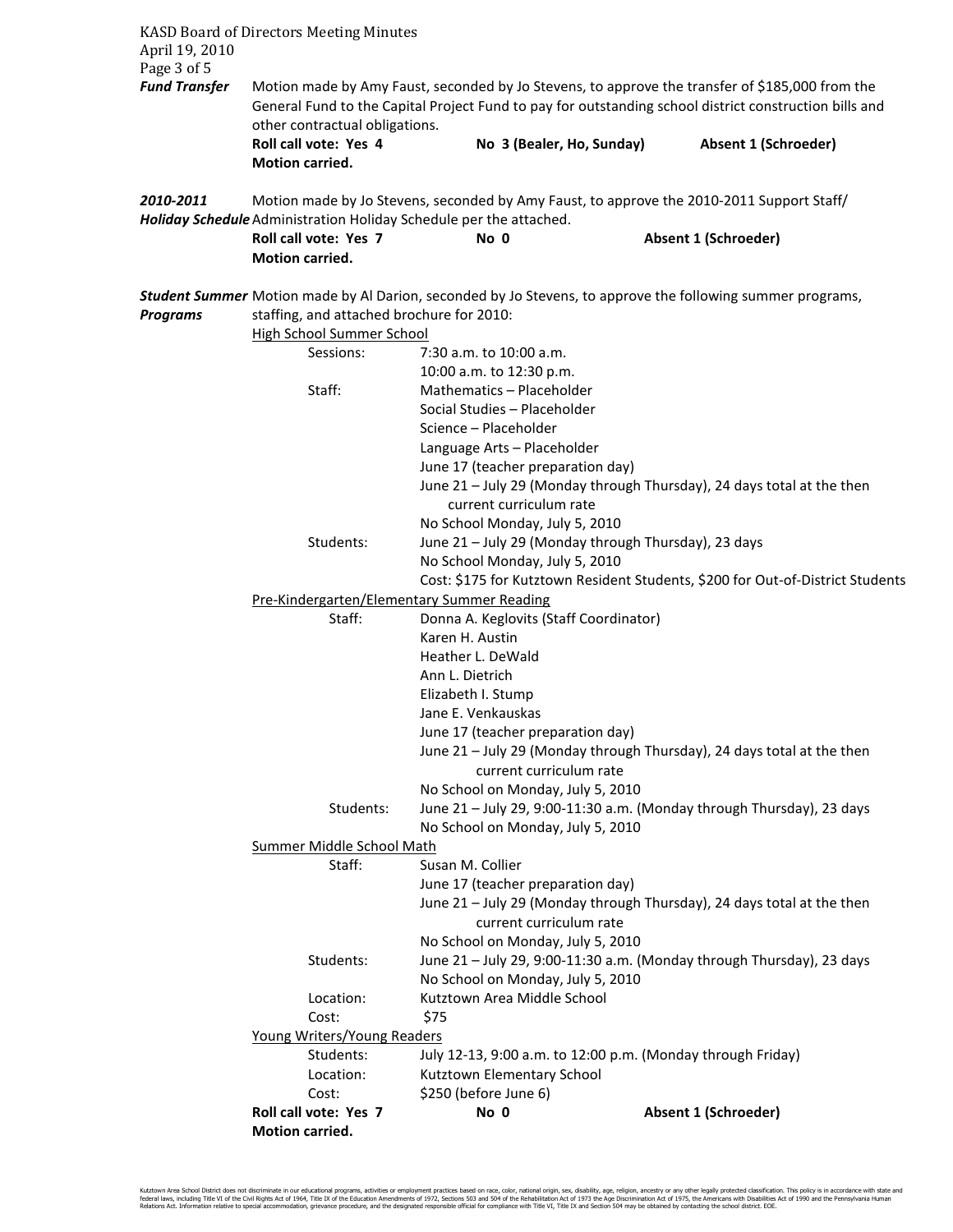KASD Board of Directors Meeting Minutes April 19, 2010 Page 4 of 5

*Extended School* Motion made by Jo Stevens, seconded by Al Darion, to approve the 2010 Extended School Year (ESY) *Year Programs* and High School Summer Work Programs and staffing for eligible special education students. One teacher preparation day will be granted for both programs. ESY students will attend on Monday, Tuesday, Wednesday, and Thursday from June 21 through July 29, 2010. Summer Work Program students will attend Tuesday, Wednesday, and Thursday from June 21 through July 29, 2010. Hours of instruction for both programs will be 9:00 a.m. to 11:30 a.m. Neither ESY or Summer Work Programs will be in session on Monday, July 5, 2010. Elementary School Learning Support at Kutztown Elementary School Instructor – Placeholder at the then current curriculum rate Paraeducator – Placeholder at the employee's then current hourly rate Elementary School and Middle School Life Skills at Kutztown Elementary School Instructor – Placeholder at the then current curriculum rate Paraeducator – Placeholder at the employee's then current hourly rate Middle School Learning Support at Kutztown Area Middle School Instructor – Placeholder at the then current curriculum rate Paraeducator – Placeholder at the employee's then current hourly rate High School Learning Support at Kutztown Area High School Instructor – Placeholder at the then current curriculum rate High School Summer Work Program at Kutztown Area Middle School and Kutztown Elementary School Group 1: Instructor – Placeholder at the then current curriculum rate Paraeducator – Placeholder at the employee's then current hourly rate Group 2: Instructor – Placeholder at the then current curriculum rate Paraeducator – Placeholder at the employee's then current hourly rate Braille Transcription (80 hours at the employee's then current hourly rate) – Placeholder **Roll call vote: Yes 7 No 0 Absent 1 (Schroeder) Motion carried.**  *Repairs for Truck* Motion made by Amy Faust, seconded by Al Darion, to award the needed maintenance repairs for Truck *#3* #3 to Schadler's Garage as the vendor with the lowest quoted price of \$2,565. Roll call vote: Yes 7 No 0 **No 2 Absent 1 (Schroeder) Motion carried.**  Sale of Van #6 Motion made by Pat Bealer, seconded by Jo Stevens, to approve the sale, via sealed bids to the highest bidder, of a 1992 Ford van (Van #6) with 188,538 miles which was used by the Maintenance Department. The van was replaced by the purchase of a used utility truck, formally approved at the December 7, 2009 School Board meeting. Roll call vote: Yes 7 No 0 Absent 1 (Schroeder) **Motion carried.**  *Transportation* Motion made by Amy Faust, seconded by Jo Stevens, to approve the contract between a parent and the *Contract* Kutztown Area School District (KASD) to transport her child from home to and from the Kutztown Elementary School each day that KASD is in session for the remainder of the 2009-2010 school year, at the current IRS mileage rate of \$0.50 per mile, effective April 15, 2010. Total mileage per day not to exceed 16 miles. Roll call vote: Yes 7 No 0 Absent 1 (Schroeder) **Motion carried.**  *Public Comment* Jim Williamson recommended advertising the sale of Van #6 on the internet via *Craigs List*. Stanley Adams commented and requested clarification on the procedure for the selection process for interviewing candidates for board director. The following members of the public expressed their questions, comments, and concerns regarding the

proposed versions of the 2010-2011 budget: Melissa Leiby, Steve Fritz, Brenda Boyer, Jeremiah Light, and Claire Kempes.

*Discussion Items* Letter from Berks Career and Technology Center – Response Needed 2010-2011 Budget

Kutztown Area School District does not discriminate in our educational programs, activities or employment practices based on race, color, national origin, sex, disability, age, religion, ancestry or any other legally prote